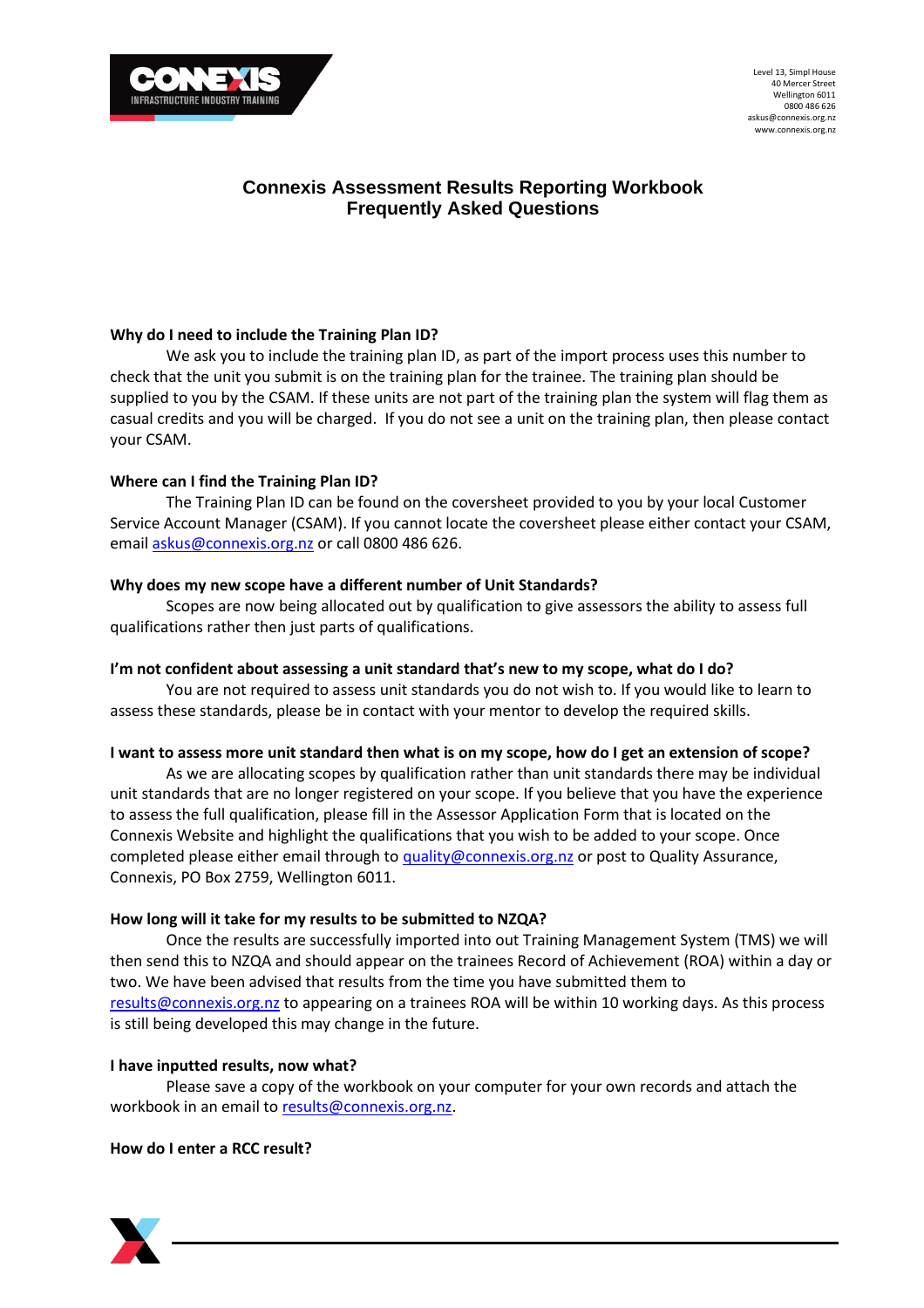The new database allows trainees to be registered as RCC candidates reducing the need for assessors to register the result as RCC. If you are unsure of whether the trainee is registered as RCC please check with your CSAM.

## **Do I need to enter the date of birth of a trainee?**

The date of birth field is optional **if** you have the NSN number of the trainee.

# **I'm entering results for a casual credit and the trainee doesn't know their NSN number, what do I do?**

To ensure the result gets registered with NZQA, fill in the date of birth field and attach a copy of the trainee's identification (e.g. passport, drivers licence) to the email when you send in the workbook to [results@connexis.org.nz.](mailto:results@connexis.org.nz)

# **Can I copy and paste information for the same trainee in the sheet?**

Short answer is no. When the workbook is imported to the database it has to be a certain structure, and to make it easier to use we have some hidden columns which transforms some information such as dates info the format we need for importing. If you try copy and then paste information into the sheet, you may find it doesn't work or it is unable to be accepted due to the corruption of the hidden columns. **BUT** *a shortcut to copying and pasting information that CAN be used, is by holding down the Ctrl and D button on the keyboard in the cell below the information you would like to copy, to transfer the information to the cell below.*

# **Can I use the same workbook to submit results for multiple trainees?**

Yes, but please do not leave any extra rows between trainees as this can cause the import into the database to fail.

## **What if I accidentally send in results I have already submitted?**

When submitting results, please do your best to not include results which you have already submitted **unless** we have asked you to resubmit these. Our system is designed to not bring in results for trainees which they already have on their ROA so there is no risk of duplicates, but it does mean more errors which we need to look into and double check. If you are unsure whether you have sent in a result then its fine to include it, but please don't add results to the bottom of a sheet you have previously sent in.